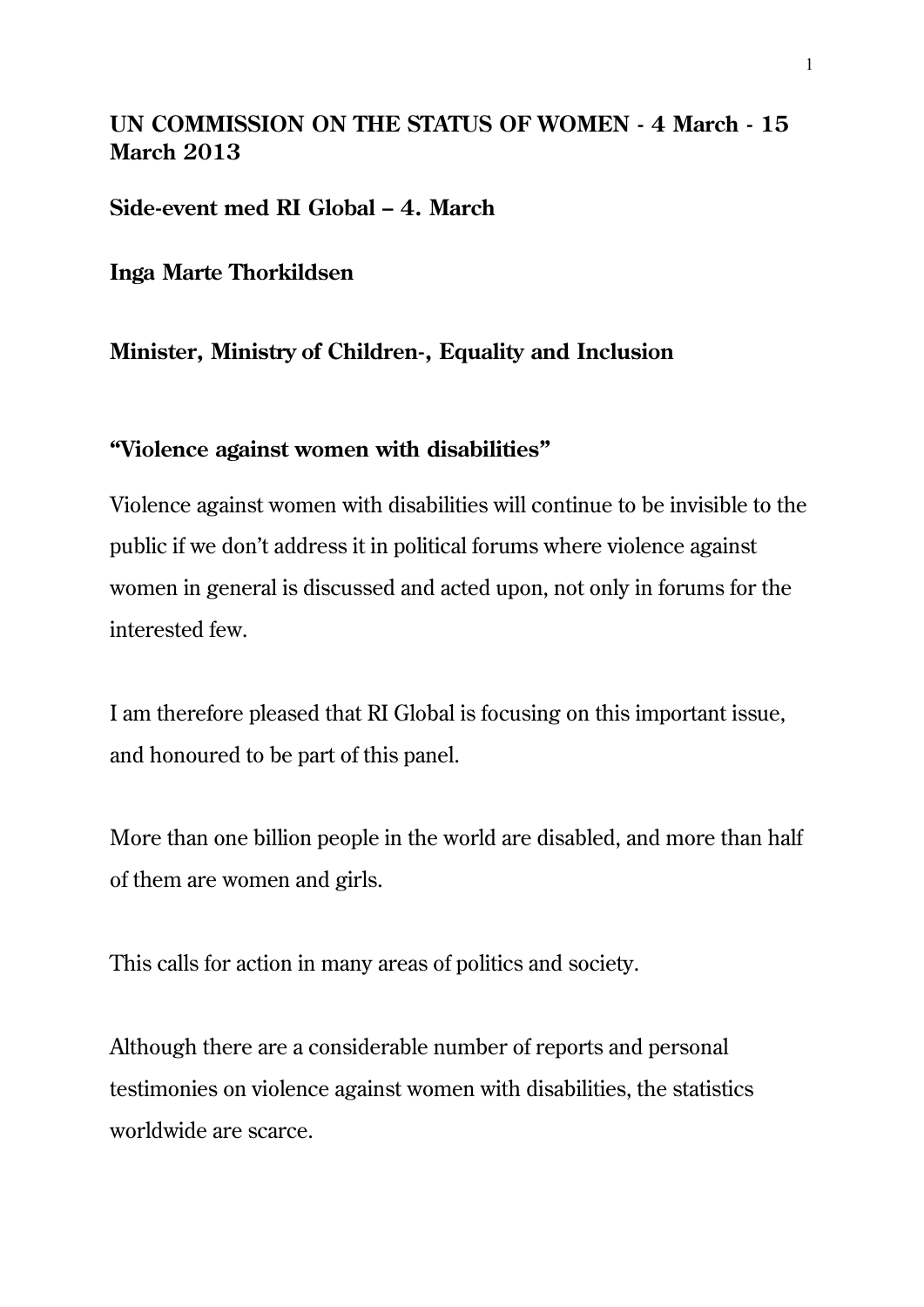Even the statistics which includes violence against women with disabilities, is likely to under-report.

Improving statistics both on a national level and a global level should therefore be a priority!

A sad fact about violence against women is that it often takes place in a close relationship.

T he violence is committed by their partners, husbands, or caregivers.

This is sadly also the case for violence against girls and women with disabilities. In addition they experience a wider range of abuses and forms of violence. And there are some additional unique causes and consequences.

Being more dependent on their families than other women, they might have more difficulties in breaking out of a situation with violence.

Girls and women living in residential institutions, or receiving services in their homes might be exposed to violence from their caregivers. Thus being dependent upon their caregivers makes it very difficult to complain or to report such abuses.

Girls and women with disabilities are also facing the risk of sexually abuse, a fact which is neither well known, nor spoken much of. One of the reasons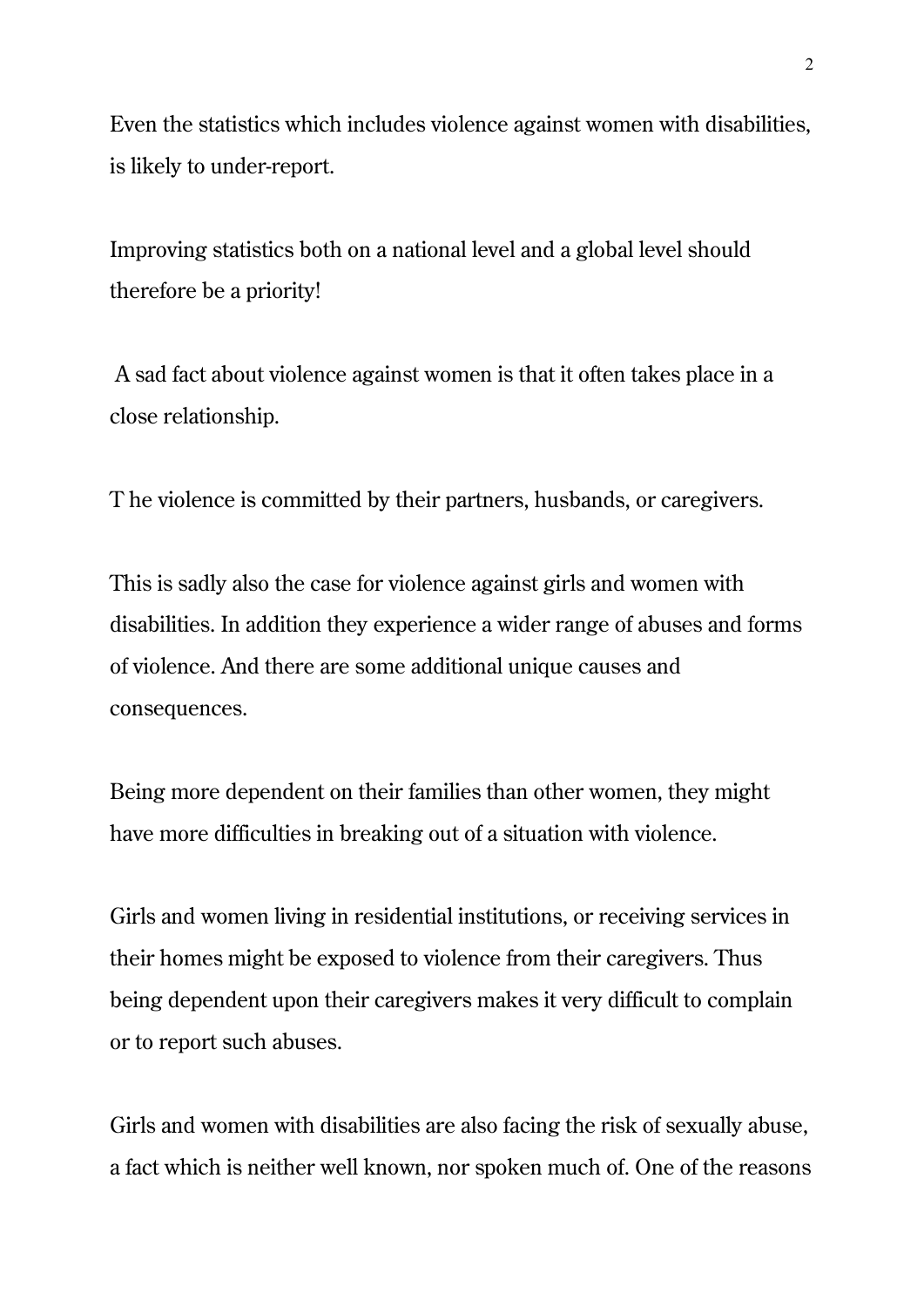for neglecting this fact might be that the society tends not to recognize the sexuality of women with disabilities.

One of the reasons that women with disabilities seem to be more exposed to violence than women in general, might be that in many parts of the world many girls and women are excluded from the education system, health system and workforce. Inclusion in society might therefore be one of the best preventive methods we have.

The UN special rapporteur on violence against women, states in her report that research shows that no group has ever been as severely restricted, or negatively treated in respect of their reproductive rights as women with disabilities.

And behind all these statistics are the stories and faith of every individual woman and girl facing abuse.

Abuses of women with disabilities are also common in times of crisis and of war. Where sexual abuse and rape is used as a means of warfare, women with disabilities are no exception. Again I take the opportunity to condemn the perpetrators of sexual violence, and all those who abet such violence and permit impunity to continue.

Let me highlight some of the main Norwegian strategies both nationally and globally: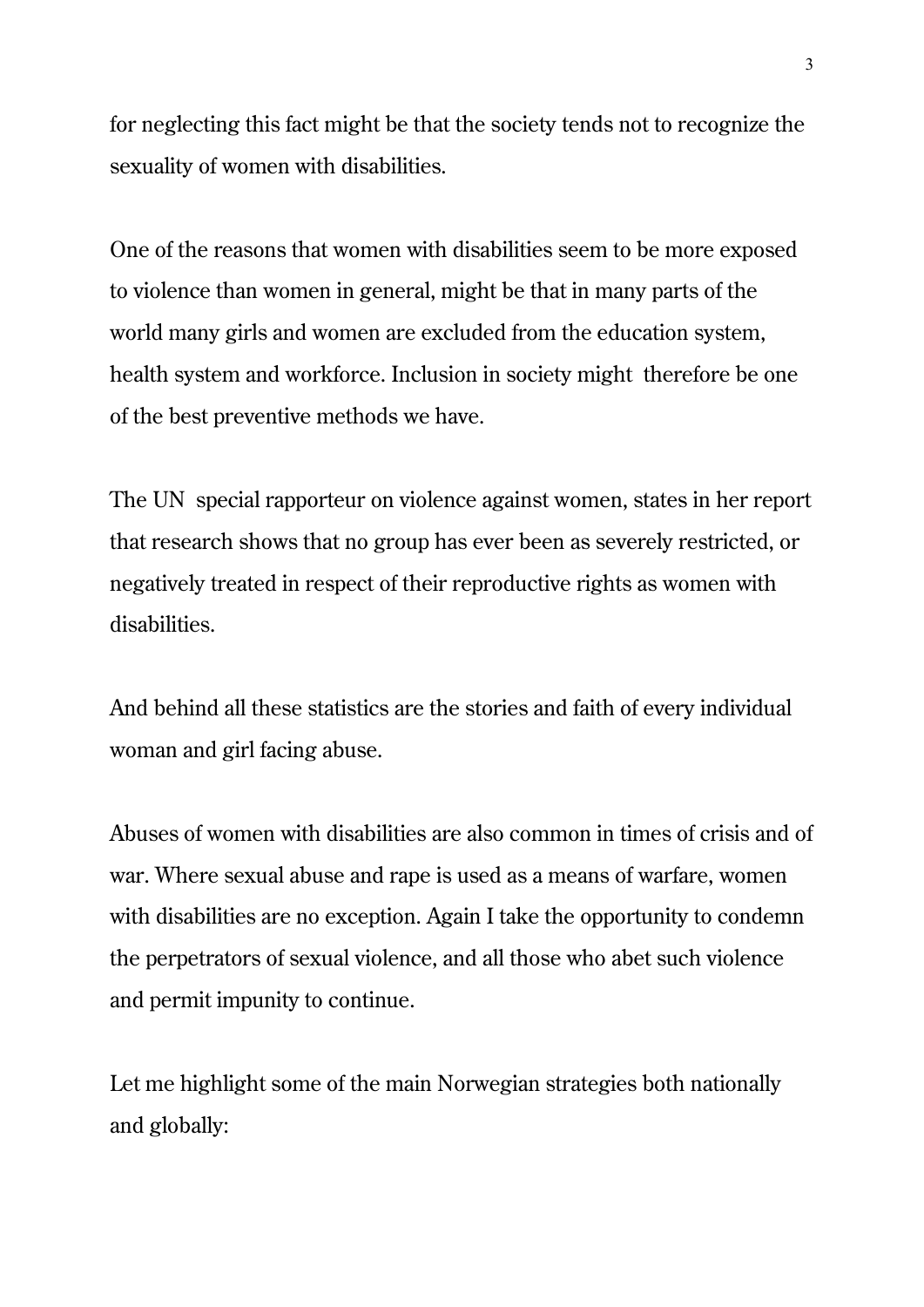In a recent White paper submitted from my Government to the Parliament on Norwegian UN policy, it is underlined that the work on the post 2015 goals must include the disability perspective, and that disability is especially important within the areas of women development, education, health and democracy.

In this respect Norway welcomes the UN High Level meeting on disability planned in September this year. Let it be an ocation to globally address disability issues – with a clear gender perspective. Let it draw up a path for our joint efforts forward. Norway is prepared.

We are in the process of ratifying CRPD. Together with the CEDAW, the CRPD constitutes an important instrument for working with violence against women both nationally and globally.

A new and important tool in the fight against domestic violence is the new Council of Europe convention on preventing and combating violence against women and domestic violence. It should serve as an inspiration and guideline for a joint global approach.

The Norwegian government's view is clear. Violence against women is unacceptable. It must be prevented, combated and alleviated through measures to help and protect the victims and through treatment and prosecution of the perpetrators.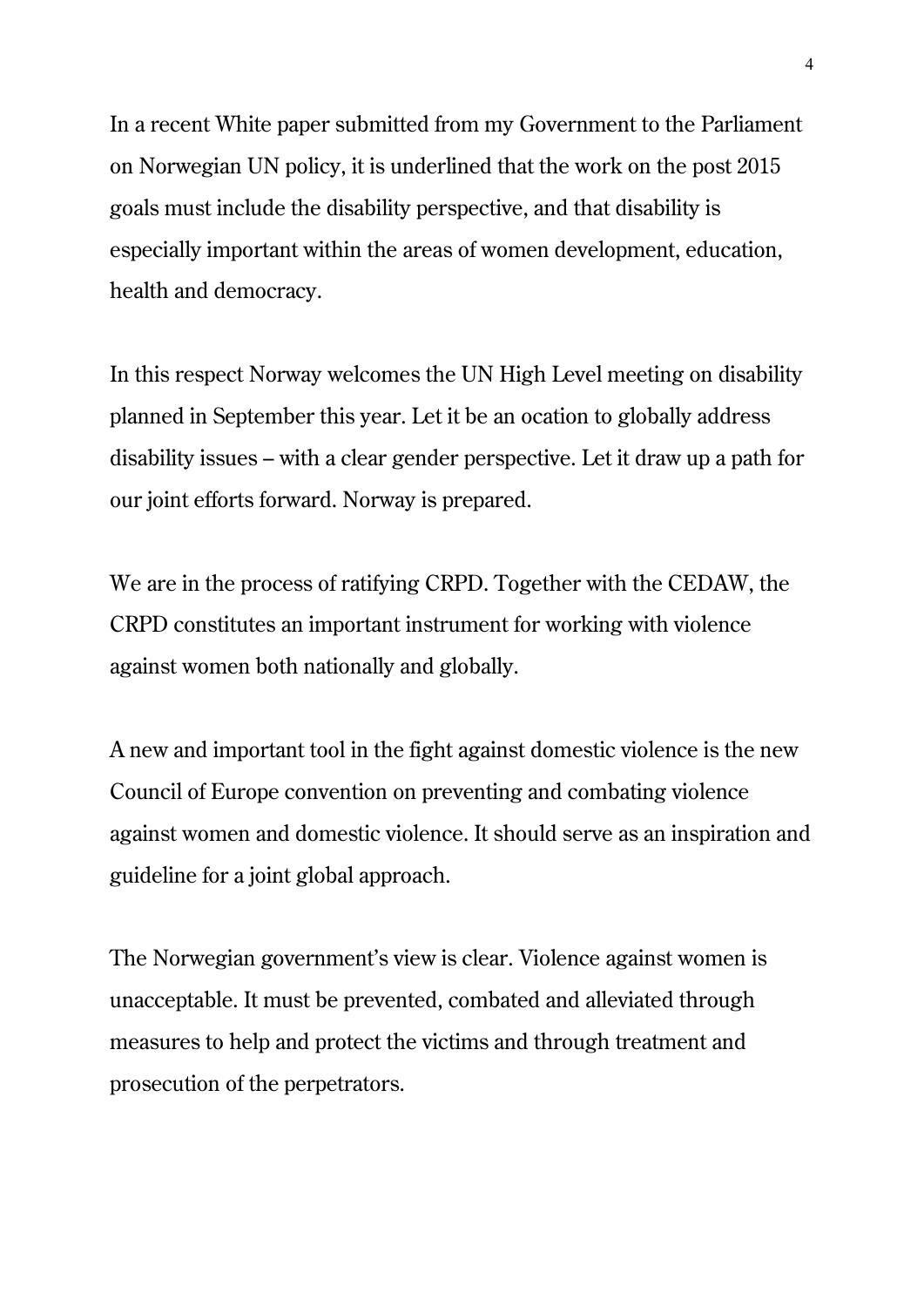Our legislation and actions on violence against women are nondiscriminatory regarding women with disabilities.

As early as 1988, unconditional prosecution was introduced in cases of domestic violence. A criminal case may be brought before the court, even if the woman withdraws the formal report.

The Crisis Centre Act oblige every Norwegian municipality to ensure comprehensive crisis service centres to all its inhabitants, men and women alike, who are exposed to abuse or violence and who need a safe, temporary accommodation. This of course also includes women with disabilities.

In January 2012, the Government launched a fourth action plan against violence in close relationships, applicable to the year 2012. Prepared in collaboration by four ministries, the plan is based on the need to see the work against such violence in an integrated, cross-sector perspective.

A White paper on violence against women and domestic violence will be presented in March 2013. The White paper will be followed up with a new action plan for the period 2013-2016.

## Still;

It is a fact that we need better knowledge about the violence carried out towards girls and women with disabilities.